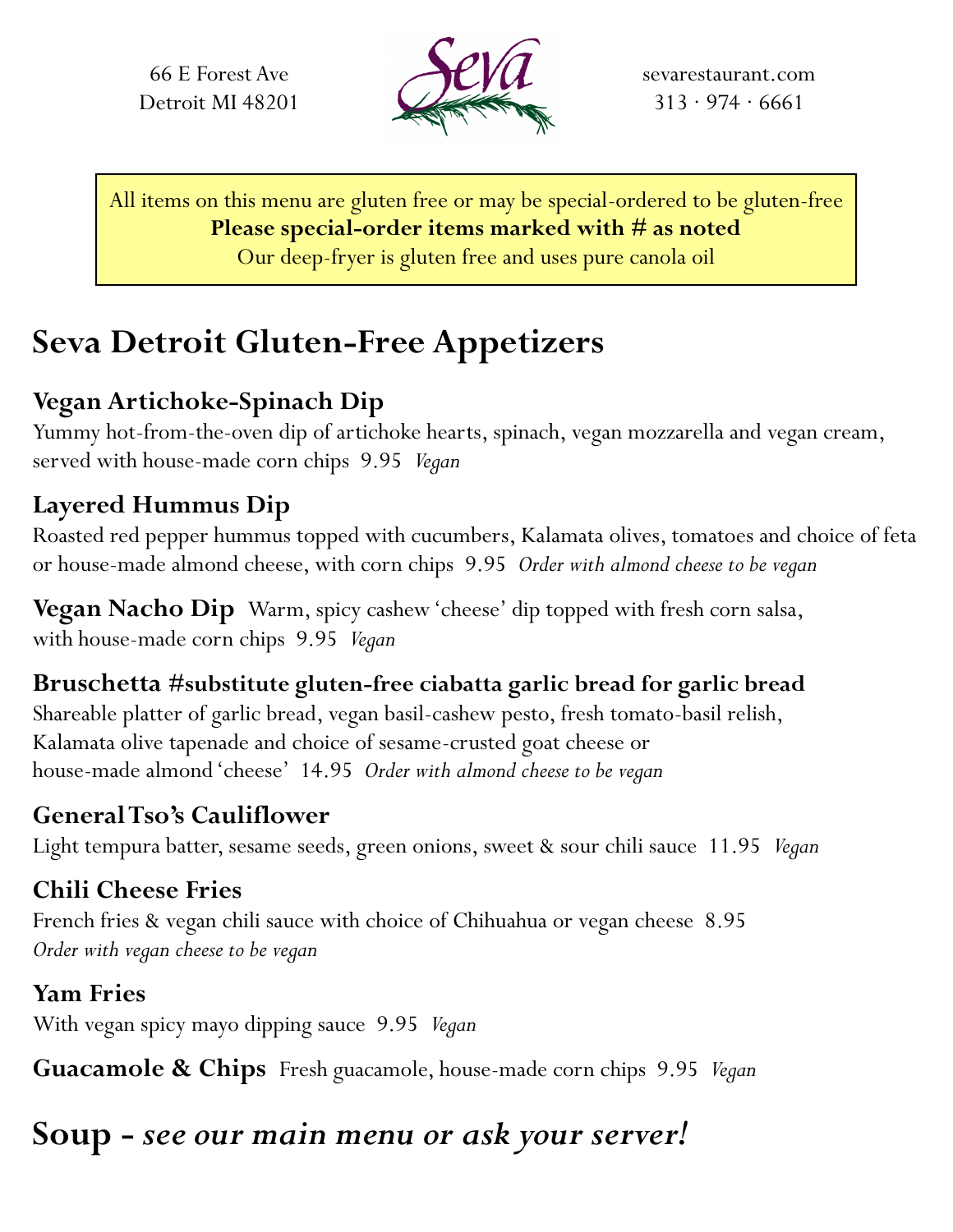# **Seva Detroit Gluten-Free Salads**

#### **Greek Salad**

Baby greens & romaine lettuce, cucumbers, red onions, yellow peppers, pickled beets, chopped Kalamata olives, tomatoes and choice of feta or almond 'cheese' with lemon-herb vinaigrette on the side 15.95 *Order with almond cheese to be vegan*

### **Vegan Cobb Salad #substitute tofu for tempeh**

Mixed greens, chargrilled tempeh, roasted chickpeas, quinoa, tomatoes, cucumbers, avocado and crispy smoked coconut, with green goddess dressing on the side 15.95 *Vegan*

### **ChargrilledVegetable Salad**

Chargrilled mushrooms, peppers, zucchini & red onions, mixed greens, pecans, choice of sesame-crusted goat cheese or house-made almond 'cheese,' with balsamic vinaigrette on the side 16.95 *Order with almond cheese to be vegan*

#### **Tempeh Caesar Salad #order without croutons**

**#substitute tofu for tempeh** Chargrilled tempeh on a bed of romaine, baby kale and herbed croutons tossed in garlicky Caesar dressing, topped with vegan 'parmesan' 13.95 *Vegan*

### **Taco Salad**

Romaine, corn salsa, black beans, sweet potatoes, avocado, Chihuahua cheese, sour cream, pumpkin seeds, corn chips, tomatillo salsa verde on the side 15.95 *Substitute Nacho Crema for sour cream & Chihuahua, to be vegan*

**Green Side Salad #order without croutons** Mixed greens, carrots, cucumbers, tomatoes, croutons, choice of dressing on the side 6.95 *Vegan*

#### **Caesar Side Salad #order without croutons**

Baby kale, romaine & croutons tossed in garlicky Caesar dressing, topped with vegan 'parmesan' 6.95 *Vegan*

the

#### **Dressings**

- Balsamic Vinaigrette *vegan*
- Caesar *vegan*
- Cucumber Ranch *vegan*
- Green Goddess *vegan*
- Lemon-Herb
	- Vinaigrette *vegan*
- Thousand Island *vegan*



### **Add to any salad**

Avocado 4.95 *vegan* Sautéed Tofu 5.95 *vegan*



Our gluten-free (and vegan!) bread is made by Schär *Bread Ingredients: Corn starch, water, sourdough (rice flour, water), buckwheat flour, rice flour, rice syrup, psyllium seed husk (vegetable fiber), rice starch, sunflower oil, soy protein, sorghum flour, modified cellulose, yeast, salt, sugar*

All items on this menu are gluten free or may be special-ordered to be gluten-free **Please special-order items marked with # as noted**

Our deep-fryer is gluten free and uses pure canola oil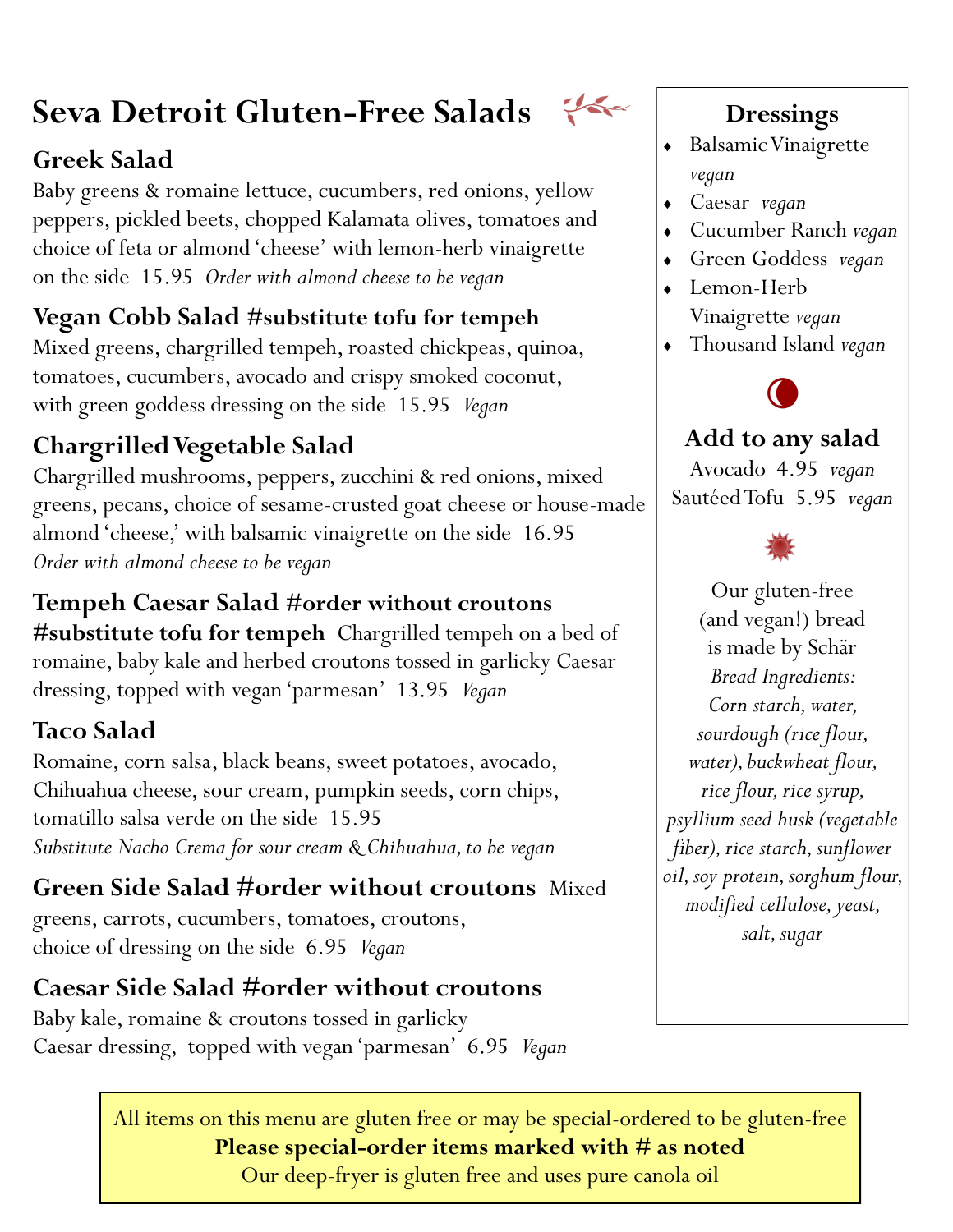*Add a cup of soup to any entrée ~ 3.95 Check Table T for gluten-free soup options Or add a Green Side Salad or a Caesar Side Salad to any entrée ~ 4.95 Order without croutons to be gluten free*

# **Seva Detroit Gluten-Free Entrées**

### **Pad Thai**

Rice noodles stir-fried with tofu, eggs, mung sprouts, green onions and spicy sesame-lime-cilantro sauce, garnished with peanuts & a lime wedge 18.95 *Order without egg to be vegan*

#### **California Scramble ~** *Choose your protein: Eggs\* or Tofu* **# order with gluten-free toast**

Eggs or Tofu scrambled with spinach, tomatoes & green onions, topped with avocado and cheese (Chihuahua for eggs; vegan cheese for tofu), served with roasted rosemary potatoes and toast (order with gluten-free toast) 16.95 *Order with tofu to be vegan*

*\*Consuming undercooked eggs may increase your risk of foodborne illness* 

All items on this menu are gluten free or may be special-ordered to be gluten-free **Please special-order items marked with # as noted** Our deep-fryer is gluten free and uses pure canola oil